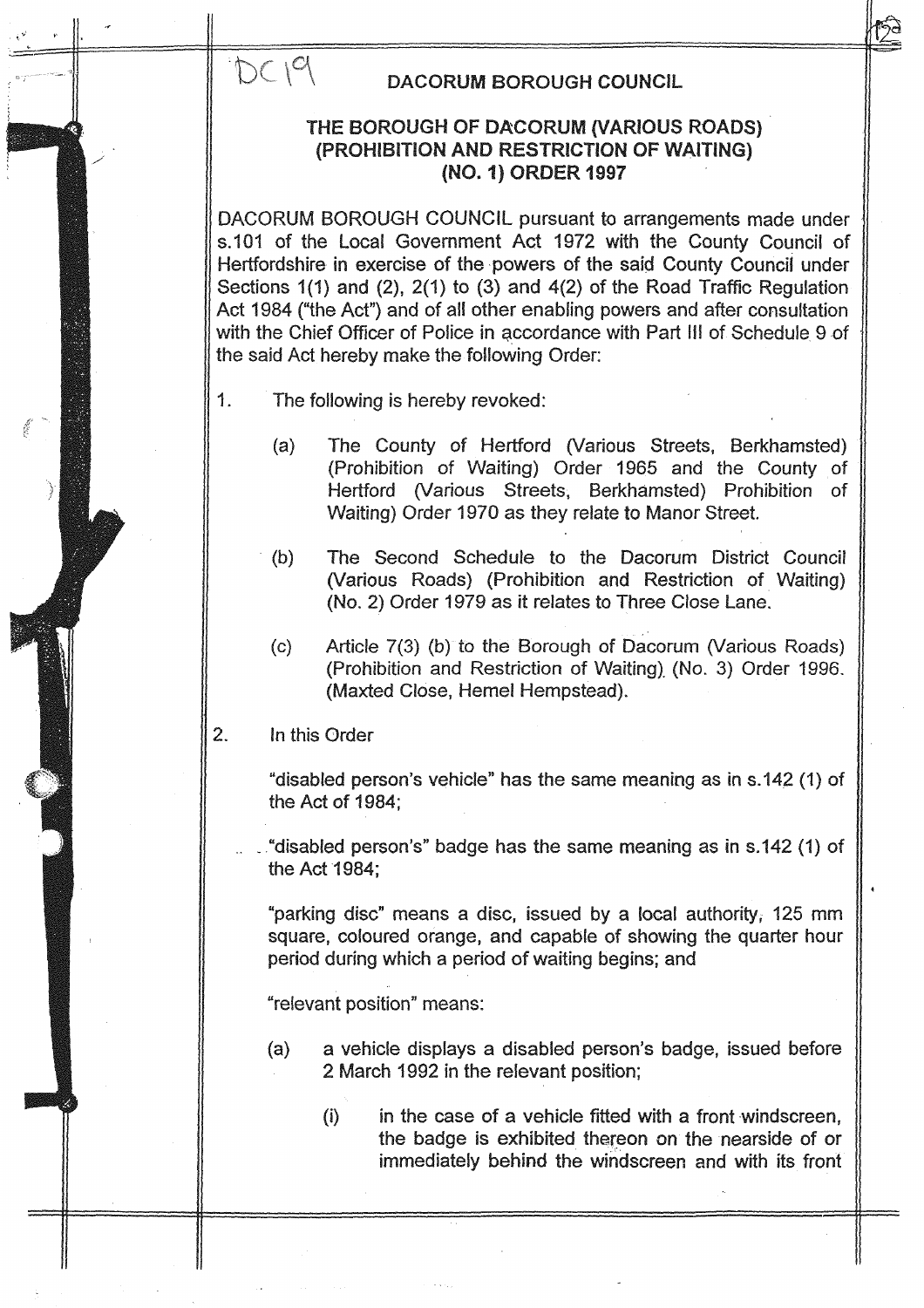facing forward so as to be legible from outside the vehicle; or

- $(ii)$  in the case of a vehicle not with a front windscreen, the man case of a consideration and an interesting the badge is exhibited in a conspicuous position on the vehicle;
- (b) a vehicle displays a disabled person's badge issued on or after 2 March 1992 in the relevant position if.
	- in the case of a vehicle fitted with a dashboard or  $(i)$ fascia panel, the badge is exhibited thereon so that Part 1 of the badge is legible from outside the vehicle; or
	- (ii) in the case of a vehicle not fitted with a dashboard or fascia panel, the badge is exhibited in a conspicuous position on the vehicle so that Part <sup>1</sup> on the badge is legible from outside the vehicle;
- (c) a vehicle displays a parking disc in the relevant position if:
	- in the case of a vehicle fitted with a dashboard or  $(i)$ fascia panel, the disc is exhibited thereon so that the quarter hour period during which the period of waiting began is legible from outside the vehicle;
	- (ii) in the case of a vehicle not so fitted, the disc is exhibited in a conspicuous position on the vehicle so that the quarter hour period during which the period of waiting began is legible from the outside of the vehicle.
- 3. Save as provided in Artides 6 and 7 of this Order no person shall, except under the direction or with the permission of a Police Constable in uniform or of a Traffic Warden, cause or permit any vehicle to wait between the hours of 8.30 am and 6.30 pm Monday to Saturday in the length of road specified in Schedule 1 to this **Order**
- 4. Save as provided in Articles 6 and 7 of this Order no person shall, except under the direction or with the permission of a Police Constable in uniform or of a Traffic Warden, cause or permit any vehicle to wait between the hours of 8.30 am and 6.30 pm Monday to Friday in the length of road specified in Schedule 2 to this Order.
- <sup>5</sup> . Save as provided in Artides 6 and 7 of this Order, no person shall, except under the direction or with the permission of a Police ' Constable in uniform or of a Traffic Warden, cause or permit any vehicle to wait at any time in the lengths of road specified<sup>\*</sup> in-Schedule 3 to this Order.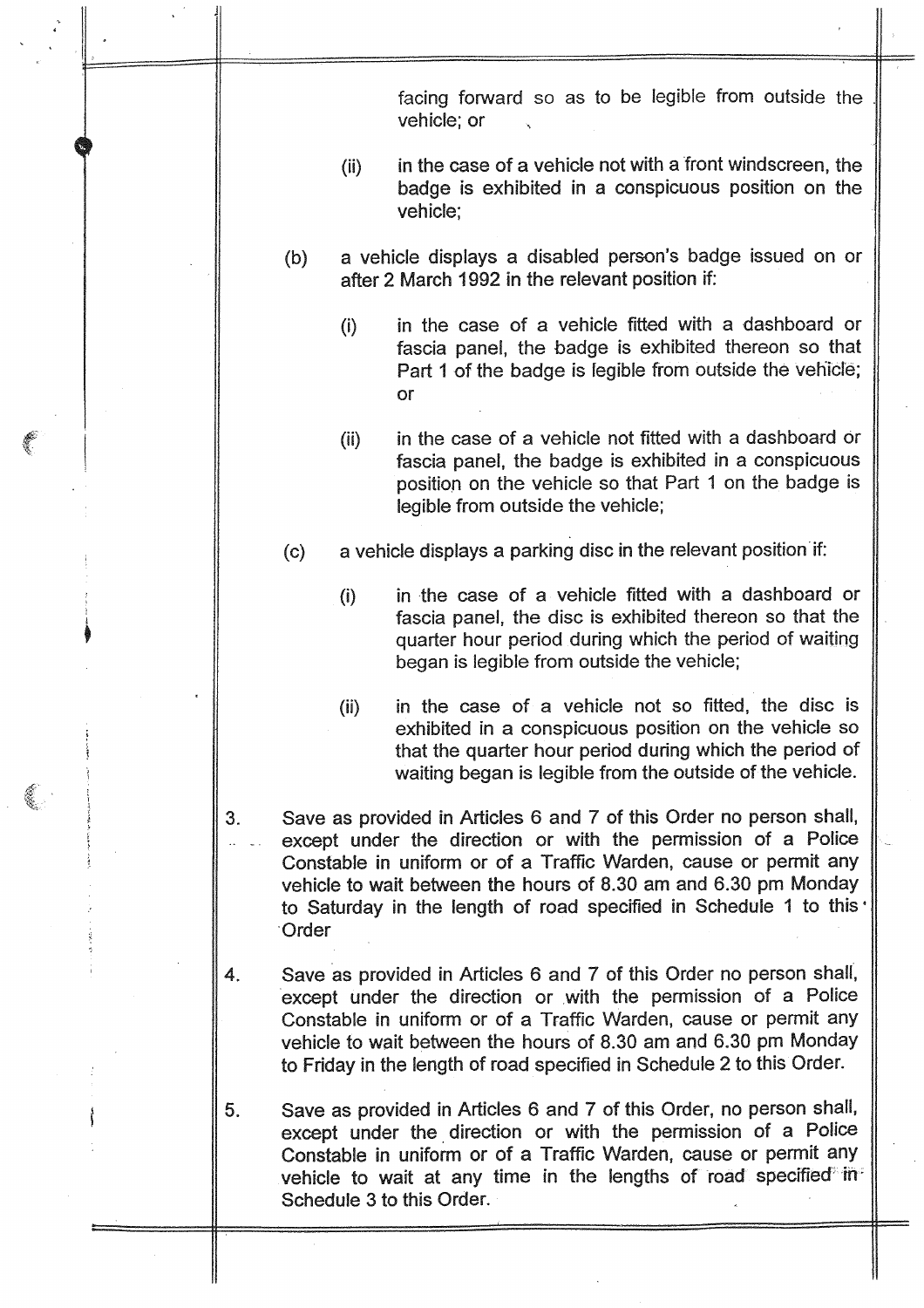Nothing in Articles 3, 4 and 5 of this Order shall render it unlawful to cause or permit a disabled person's vehicle which displays in the relevant position a disabled person's badge, and a parking disc (on which the driver, or other person in charge of the vehicle, has marked the time at which the period of waiting began) to wait in the length of road referred to in the said Articles for a period not exceeding three hours (not being a period separated by an interval of less than one hour from a previous period of wafting by the same vehicle in the same length of road).

6.

- 7. (1) Nothing in Articles 3, 4 and 5 of this Order shall render it unlawful to cause or permit any vehicle to wait in the lengths of road specified therein for so long as may be necessary to enable:
	- (a) a person to board or alight from the vehicle;
	- $(b)$  the vehicle, if it cannot conveniently be used for such purpose in any other road, to be used in connection with any of the following operations, namely:
		- $(i)$ building industrial and demolition operations;
		- (ii) the removal of any obstruction to traffic;
		- (iii) the maintenance, improvement **or** reconstruction of the said length of road;
		- (iv) the laying, erection, alteration or repair in or on land adjacent to the said length of road of any sewer or of any main, pipe or apparatus for the supply of gas, water or electricity or of any<br>telecommunications apparatus defined in telecommunications apparatus defined in paragraph 1(1) of the Telecommunications<br>Code contained in Schedule 2 of the contained in Telecommunications Act 1984;
		- $(v)$  Fire Brigade, Ambulance or Police purposes;
	- (c) the vehicle, if it cannot conveniently be used for such purposes in any other road, to be used in the service of a local authority or of a water authority in pursuance of statutory powers or duties;
	- (d) the vehicle to be used for the purpose of delivering or collecting postal packets as defined in section 87 of the Post Office Act 1953.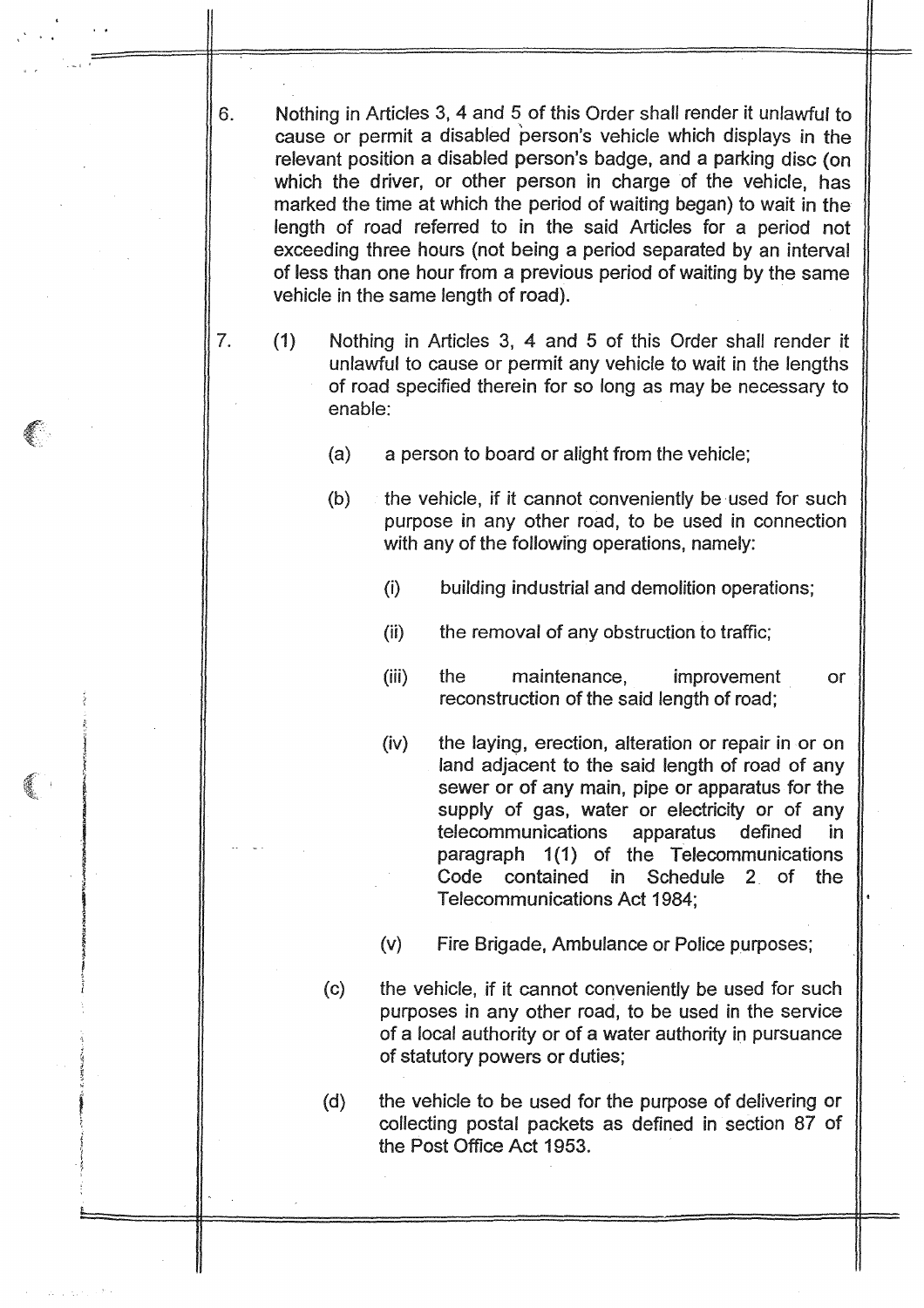Nothing in Articles 3, 4 and 5 of this Order shall render it  $(2)$ unlawful to cause or permit any vehicle to wait for so-long as may be necessary for the purpose of enabling goods to be loaded on or unloaded from the vehicle in the lengths of road specified in the Schedules to this Order.

The Interpretation Act 1978 shall apply for the interpretation of this Order as it applied for the interpretation of an Act of Parliament.

The restrictions imposed by this Order shall be in addition to and not in derogation from any restriction or requirement imposed by any Regulations made or having effect as if made under the Act of 1984 or by or under any other enactment.

This Order shall come into operation on  $\forall$  Sectionary 199 and may be cited on the Dacorum Borough Council (Various Roads) (Prohibition and Restriction of Waiting) (No. 1) Order 1997.

THE COMMON SEAL of DACORUM BOROUGH COUNCIL was hereby affixed in the presence of:

Dich Hennison **NOR** 

**Chief Executive SEAL REGISTER BOOK ENTRY 1100** 

Bato

**Assistant Director**  $(Law)$ 

TRAF-ORD/SH/SAH/BS22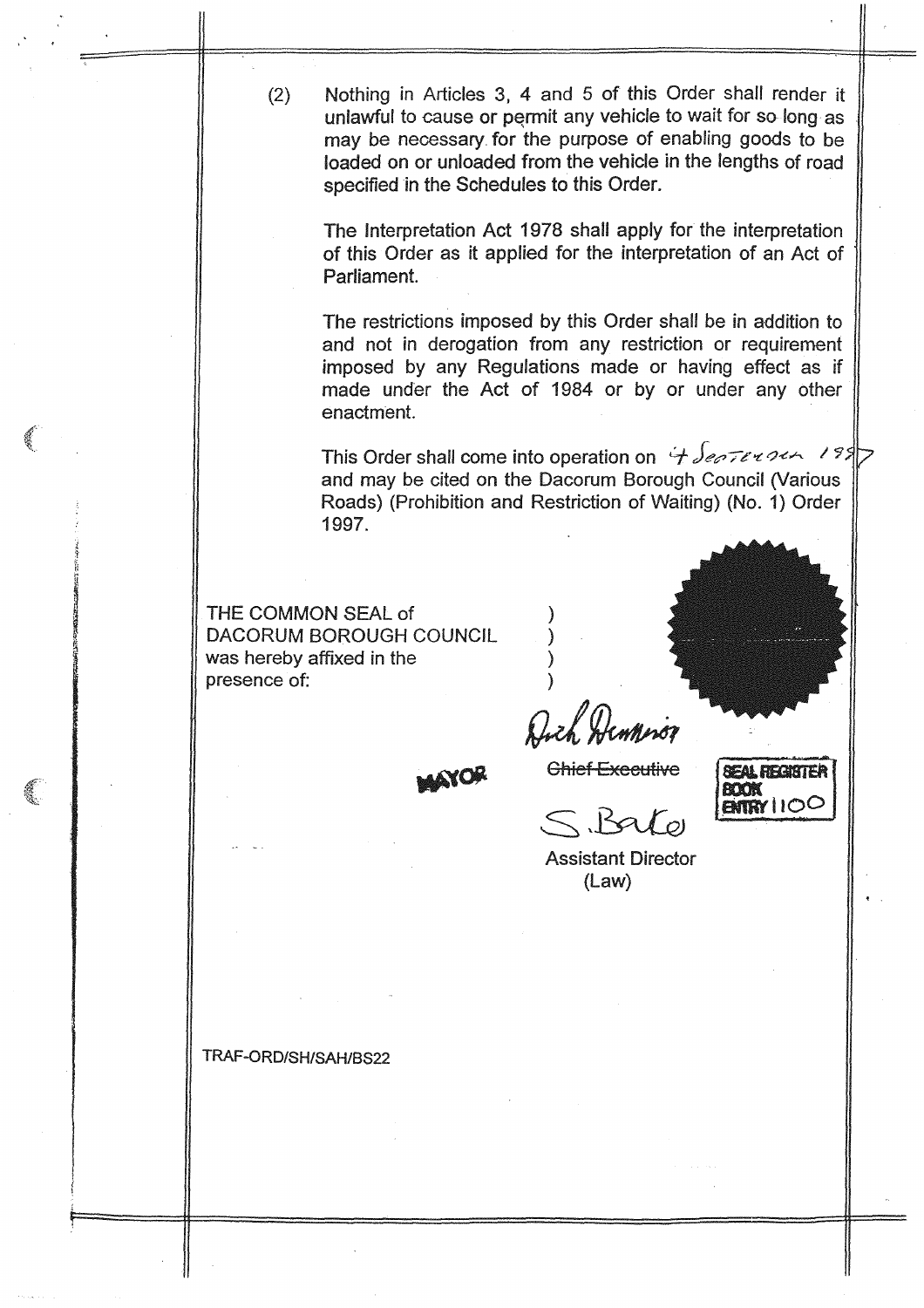# **SCHEDULE 1**

No waiting between 8.30 am and 6.30 pm Monday to Saturday.

Manor Street, Berkhamsted

€

West side from its junction with A4251 High Street to a point 10 m<br>south of its junction with Chapel Street.

### TRAF-ORD/SH/SAH/BS22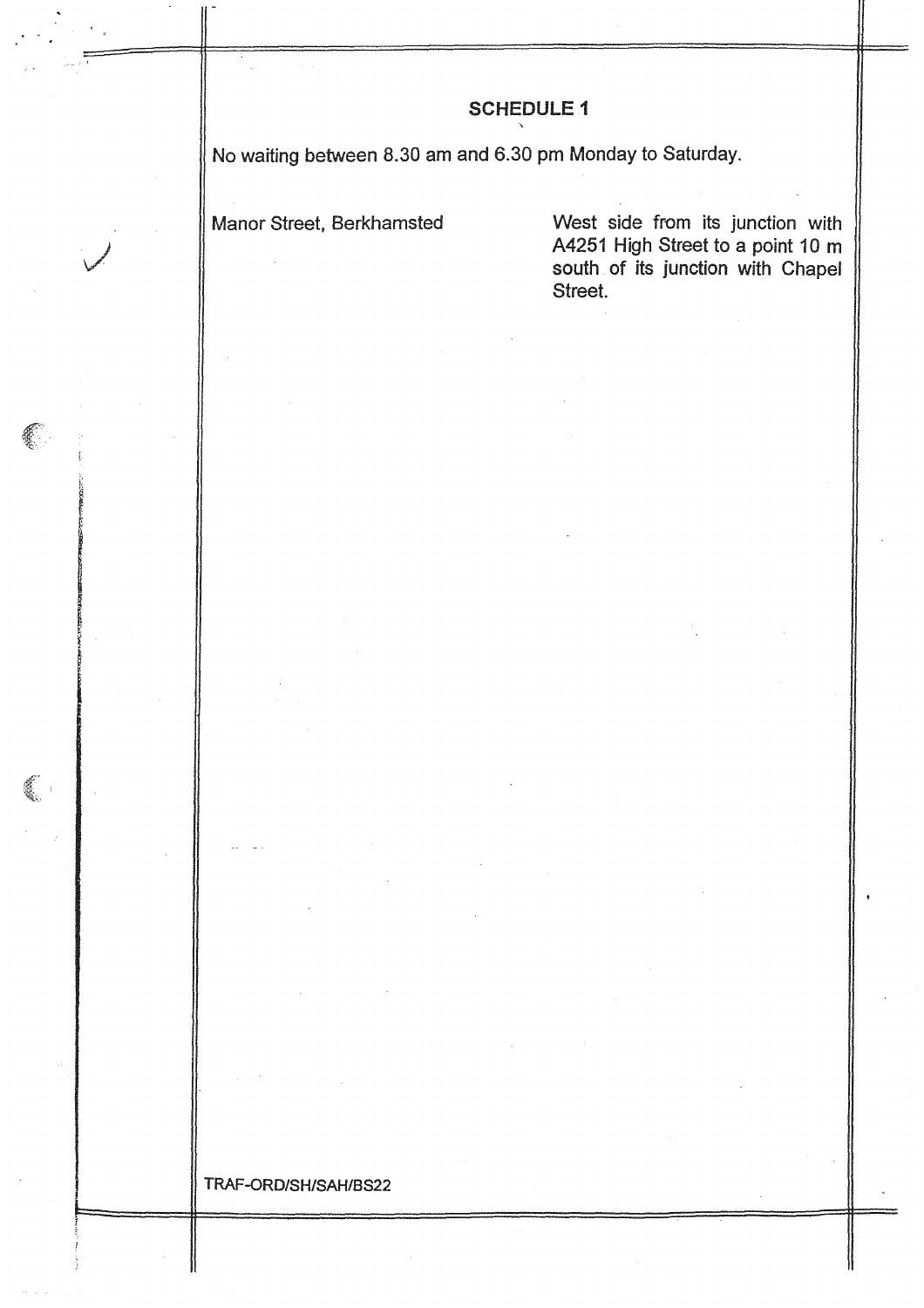|  | <b>SCHEDULE 2</b>                                        |                                                                                                  |  |
|--|----------------------------------------------------------|--------------------------------------------------------------------------------------------------|--|
|  | No waiting between 8-30 am and 6.30 pm Monday to Friday. |                                                                                                  |  |
|  | Church Lane, Kings Langley                               | North side from its junction with<br>A4251 High Street eastwards for<br>approximately 50 metres. |  |
|  |                                                          |                                                                                                  |  |
|  |                                                          |                                                                                                  |  |
|  |                                                          |                                                                                                  |  |
|  |                                                          |                                                                                                  |  |
|  |                                                          |                                                                                                  |  |
|  |                                                          |                                                                                                  |  |
|  |                                                          |                                                                                                  |  |
|  |                                                          |                                                                                                  |  |
|  |                                                          |                                                                                                  |  |
|  |                                                          |                                                                                                  |  |
|  |                                                          |                                                                                                  |  |
|  |                                                          |                                                                                                  |  |
|  | TRAF-ORD/SH/SAH/BS22                                     |                                                                                                  |  |

 $\bar{\beta}$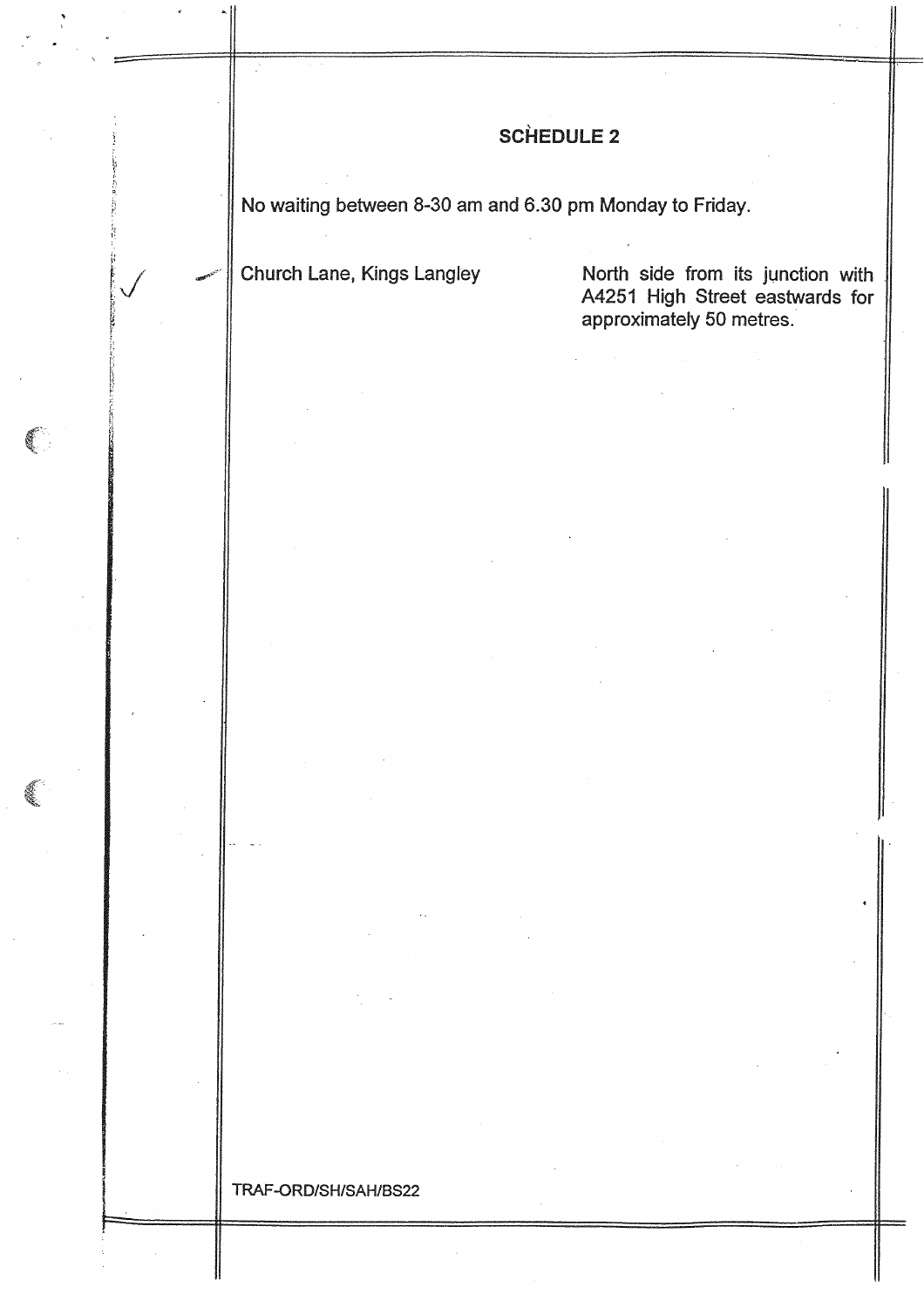## **SCHEDULE 3**

No waiting at any time.

Three Close Lane, Berkhamsted East side from its junction with

4251 High Street to its junction with Beech Drive.

West side:

- (a) from its junction with A4251 High Street southwards for approximately 90 metres;
- (b) from a point approximately 112 metres south of its junction<br>with A4251 High Street  $AA251$ southwards for approximately 23 metres; and
- (c) from a point approximately 169 metres ' south of its junction with A4251 High Street to its junction with Beech Drive.

Beech Drive, Berkhamsted South west side from its junction with Three Close Lane, south<br>eastwards for approximately approximately 12 metres.

> North east side from its junction with Three Close Lane south<br>eastwards for approximately approximately 40 metres.

Chapel Street, Berkhamsted South side for 10 m both east and west of its junction with Manor Street.

Manor Street, Berkhamsted **Both sides from its junction with** Chapel Street, southwards for <sup>10</sup> m.

TRAF-ORD/SH/SAH/BS22